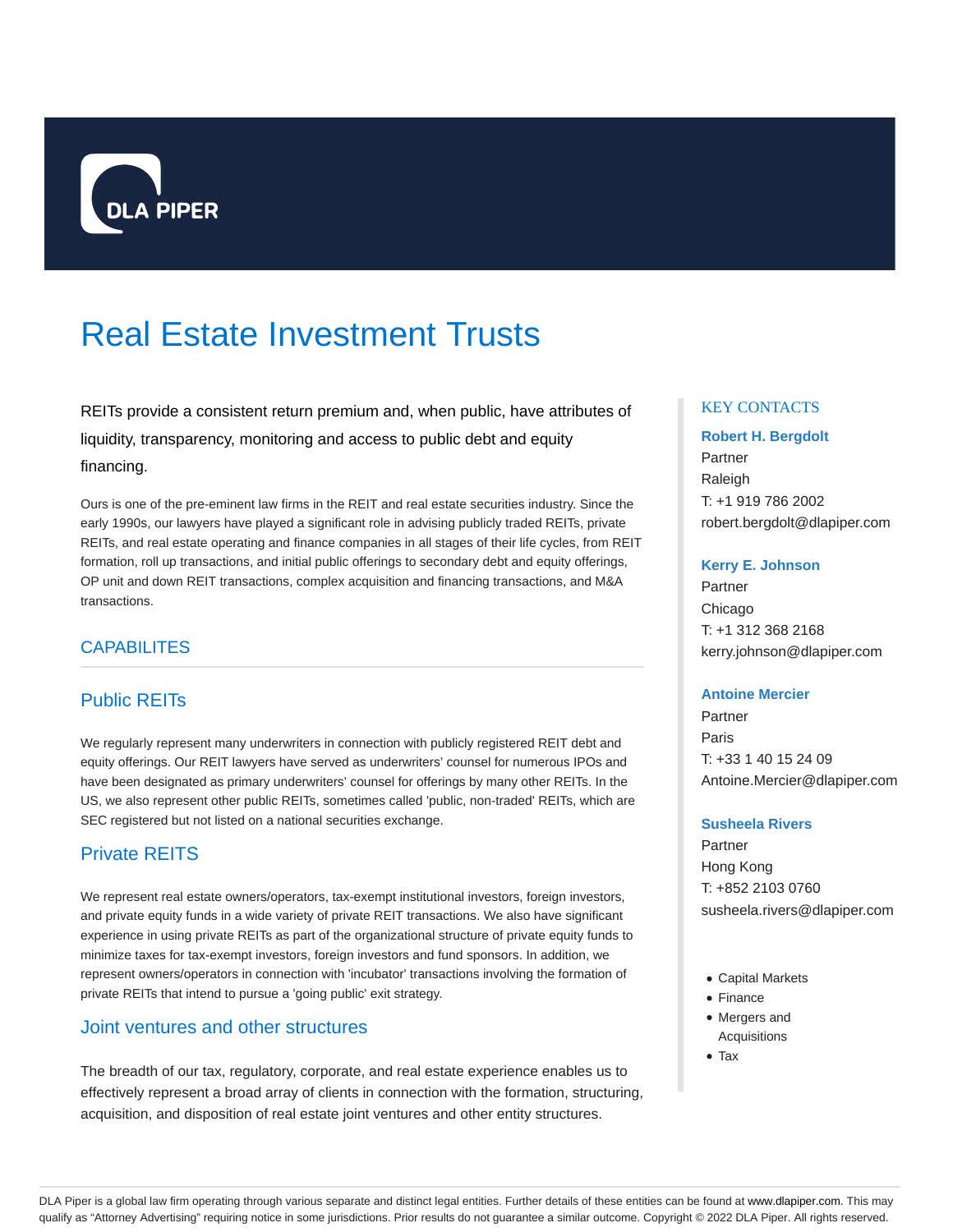## **EXPERIENCE**

- Advising Keppel REIT Asia on their joint venture investment in the commercial office development fund with Mirvac Property Group of the Old Treasury Building site in Perth.
- Representing a special purpose vehicle formed on behalf of a Middle Eastern government investment fund in the structuring of a 75 percent share in a joint venture with a leading UK listed REIT to acquire a landmark building in the City of London for approximately £445 million.

## INSIGHTS

## **Publications**

**What are NAV REITs? Answers to some frequently asked questions**

9 May 2022

Relatively greater price stability enables NAV REITs to serve as a vehicle to reduce risk in a diversified portfolio.

**IRS Partially Revokes Previously Issued Private Letter Ruling on Percentage Rent**

11 March 2022 A Practical Guidance Practice Note from LexisNexis.

**Proposed carried interest regulations contain some good news, but many more traps for the unwary**

31 August 2020 Takeaways and initial impressions of the Proposed Carried Interest Regulations.

## **NEWS**

**Social impact investing can apply to all real estate and become best practice over time, say ULI and DLA Piper**

#### 29 June 2022

All real estate investment and development has the potential to deliver social impact, according to a new report by Urban Land Institute (ULI) in partnership with DLA Piper.

**DLA Piper's 2022 State of the Market Survey: Bullish predictions in the face of pandemic recovery and global instability**

#### 17 May 2022

Ongoing economic uncertainty is not hindering broader optimism about the future for commercial real estate (CRE), according to DLA Piper's 2022 Annual State of the Market Survey report. Conducted in February and March of 2022, the Survey analyzes the views of CRE experts and leaders on the pandemic recovery, economic outlook, attractiveness of investment markets and overall expectations over the next 12 months.

DLA Piper is a global law firm operating through various separate and distinct legal entities. Further details of these entities can be found at www.dlapiper.com. This may qualify as "Attorney Advertising" requiring notice in some jurisdictions. Prior results do not guarantee a similar outcome. Copyright © 2022 DLA Piper. All rights reserved.